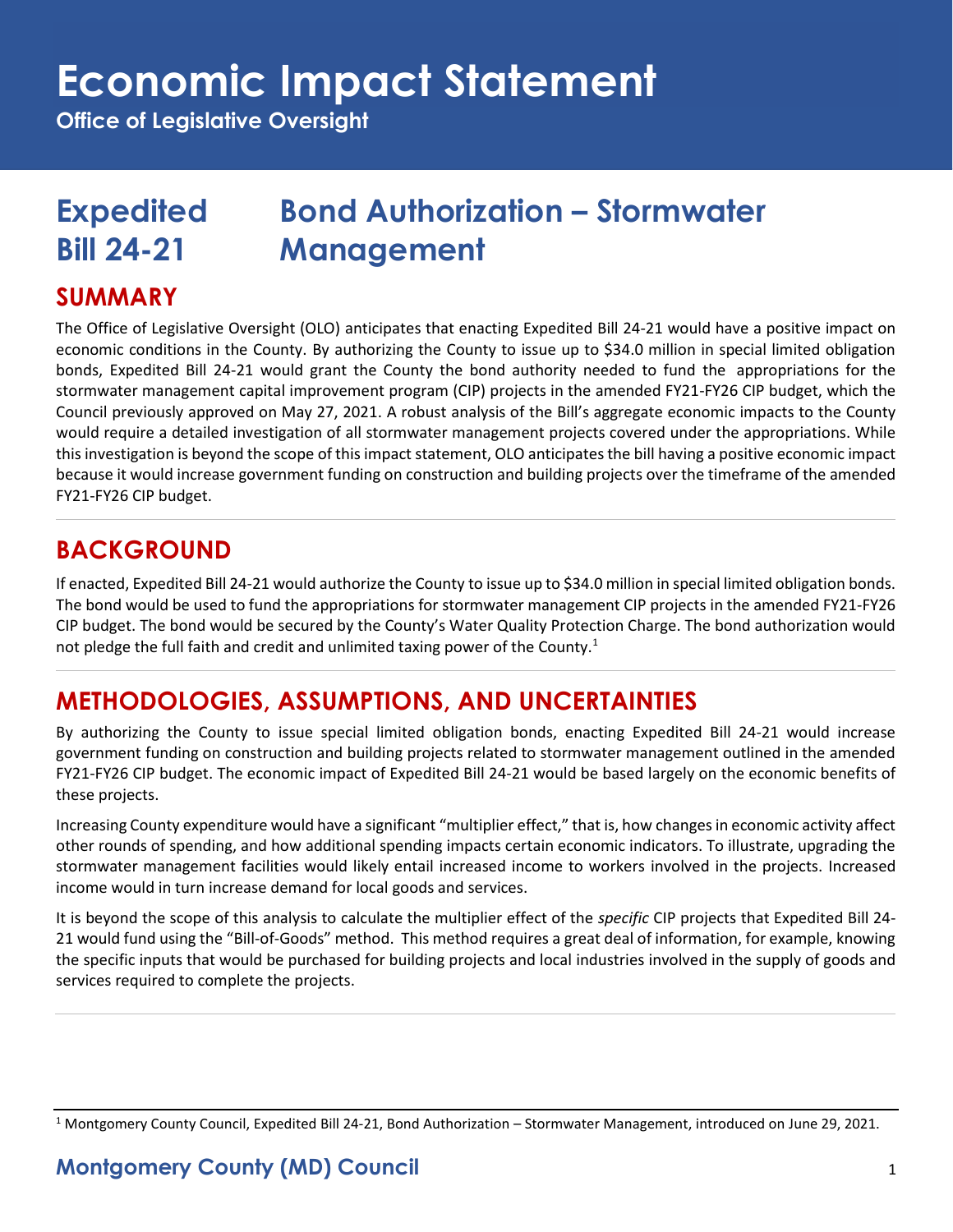## **Economic Impact Statement**

**Office of Legislative Oversight**

OLO will note however that the projects would fall within the Regional Input-Output Modeling System (RIMS II) finaldemand multiplier for the "construction" industry. The RIMS II multipliers, developed by the U.S. Bureau of Economic Analysis,<sup>2</sup> measure the multiplier effect of economic activity in terms of four measures:

- Output (sales): total market value of industry output,
- Value-Added: total value of income generated from production (equivalent to gross domestic product),
- **Earnings: employee compensation plus net earnings of sole proprietors and partnerships, and partnerships**
- **Employment:** number of full- and part-time employees.<sup>3</sup>

Industries with relatively high multiplier values for these measures result in greater output, value-added, earning, and employment for every additional dollar of economic activity in those industries. There are multipliers for 64 industries in the County. **Table 1** presents the ranking of the RIMS II construction multiplier for Montgomery County ordered from highest to lowest.

#### **Table 1. Rank of Construction RIMS II Multiplier for Montgomery County (out of 64 multipliers, ordered from highest to lowest)**

|                                       |      | <b>Output Earnings Employment Value-Added</b> |      |
|---------------------------------------|------|-----------------------------------------------|------|
| Construction Multiplier (type I) 39th | 24th | 27th                                          | 39th |

#### **VARIABLES**

The primary variables that would affect the economic impacts of Expedited Bill 24-21 are:

- the total amount of special limited obligation bonds; and
- **•** percentage of County-based businesses and workers involved in the project.

#### **IMPACTS**

**WORKFORCE** ▪ **TAXATION POLICY** ▪ **PROPERTY VALUES** ▪ **INCOMES** ▪ **OPERATING COSTS** ▪ **PRIVATE SECTOR CAPITAL INVESTMENT** ▪ **ECONOMIC DEVELOPMENT** ▪ **COMPETITIVENESS**

#### **Businesses, Non-Profits, Other Private Organizations**

OLO believes that Expedited Bill 24-21 would have a positive economic impact on any local businesses involved in stormwater management CIP projects. As previously stated, it is beyond the scope of this analysis to identify the specific inputs that would be purchased and the local industries and businesses that would be involved in the supply of goods and services required to complete the project. Nevertheless, any local businesses involved in the projects would likely experience income gains. Moreover, if certain workers involved in the projects experience higher earnings, then other local businesses would benefit from the change in spending by these workers.

<sup>2</sup> U.S. Bureau of Economic Analysis, *RIMS II: An Essential Tool for Regional Developers and Planners*, December 2013,

[https://apps.bea.gov/regional/rims/rimsii/rimsii\\_user\\_guide.pdf.](https://apps.bea.gov/regional/rims/rimsii/rimsii_user_guide.pdf)

 $3$  Ibid,  $3 - 3$  and  $3 - 4$ .